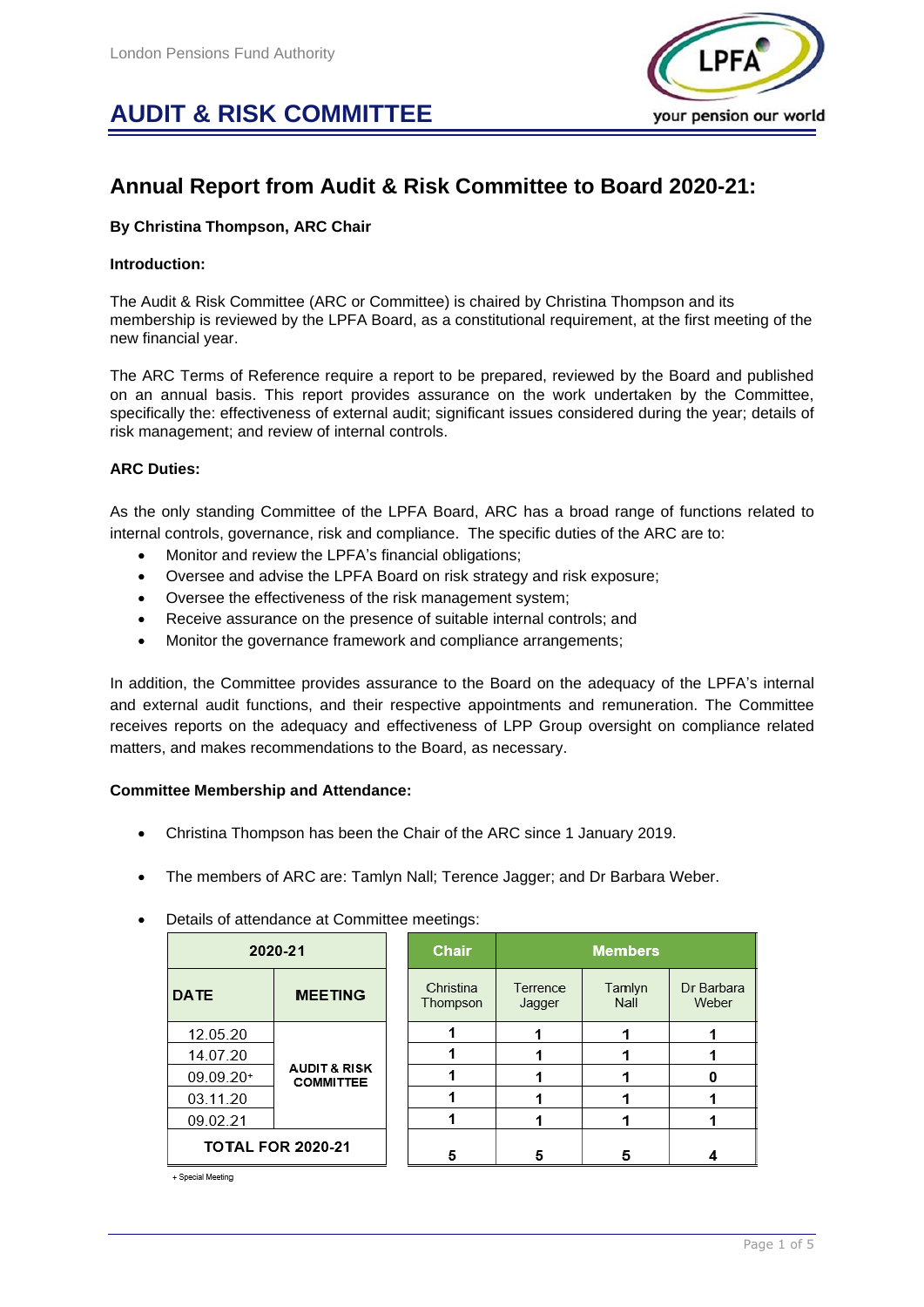# **The work of the Committee and response to Coronavirus pandemic (Covid-19) during 2020-21:**

The Committee formally met four times and held one special meeting during the financial year to consider the LPFA Statement of Accounts. Due to government guidance on social distancing relating to the Covid-19, all meetings were held virtually over video and audio conference calls. The LPFA constitutional document permits electronic participation and decision making for all Committees (Section C: Standing Orders (9) (e)).

During the initial period of the first government imposed lockdown, the ARC Chair was consulted on a number of matters to ensure that regard to necessary probity was maintained including the finalisation of the appointment of the new internal auditor, the development of the new risk register and arrangements related to the execution of legal documentation.

The May and July 2020 ARC meetings were conducted with an abridged agenda to allow discussions to focus on urgent business matters and the meeting duration was reduced from three to one hour. To ensure that ARC was able to adequately fulfil its function, several reports were provided as part of the Committee papers for discussion by exception at the meeting and additional time was allowed for feedback on the reports after the meeting date. Regular ARC meetings resumed from November 2020, albeit taking place virtually.

# **Audit**

# External Audit, Statement of Accounts, Pension Fund Annual Report & Annual Governance Statement:

ARC received regular updates on external audit related to the impact of The Accounts and Audit (Coronavirus) (Amendment) Regulations 2020 which extended the publication date for local authority audited accounts from 31 July to 30 November. A notice was issued on the LPFA website by the 31 May 2020 to advise the public of the revised regulatory requirements. A draft Statement of Accounts was published on the LPFA's website for public inspection, as part of the requisite 30 working day period, on 7 July 2020. There were no requests received from the public. The Committee considered and approved the Annual Governance Statement (AGS) including the action plan for inclusion in the Statement of Pension Fund Accounts.

In September 2020, a special ARC meeting reviewed the Statement of Accounts and Pension Fund Annual Report. The ARC was supportive of progress made to date and the October 2020 LPFA Board meeting provided in principle approval to allow both documents to be published. The Pension Fund Annual Report and the Statement of Pension Fund Accounts were published on 30 November 2020. However, there was a delay in finalising details with the Auditor which resulted in the Statement of Operational and Residual Liabilities Accounts being published on 22 December 2020. A notice was published on the LPFA website to inform the public of the delay. An unqualified opinion was issued by Grant Thornton LLP on all three sets of LPFA 2019-20 accounts and the annual audit letter 2019/20 for the LPFA was reviewed prior to publication in February 2021.

# Internal Audit

Following a procurement exercise, PricewaterhouseCoopers (PwC) were appointed LPFA's internal auditor, effective 1 April 2020, for a three-year period. The Committee approved a new 3-year internal audit plan in May 2020 and a revised 2-year internal audit plan in February 2021. During the year, the Committee considered internal audit reports produced by PwC on: risk management; cash flow management; regulation and compliance effectiveness; business continuity planning; General Data Protection Regulation (GDPR); employer contribution management (phase 1); and received status updates on open or closed findings from previous internal audit reports. In addition, two internal audit reports on Member Communications and Compliance with the Shareholder agreement were received from LPFA's former internal auditor, Deloitte, finalised before their appointment ended on 31 March 2020.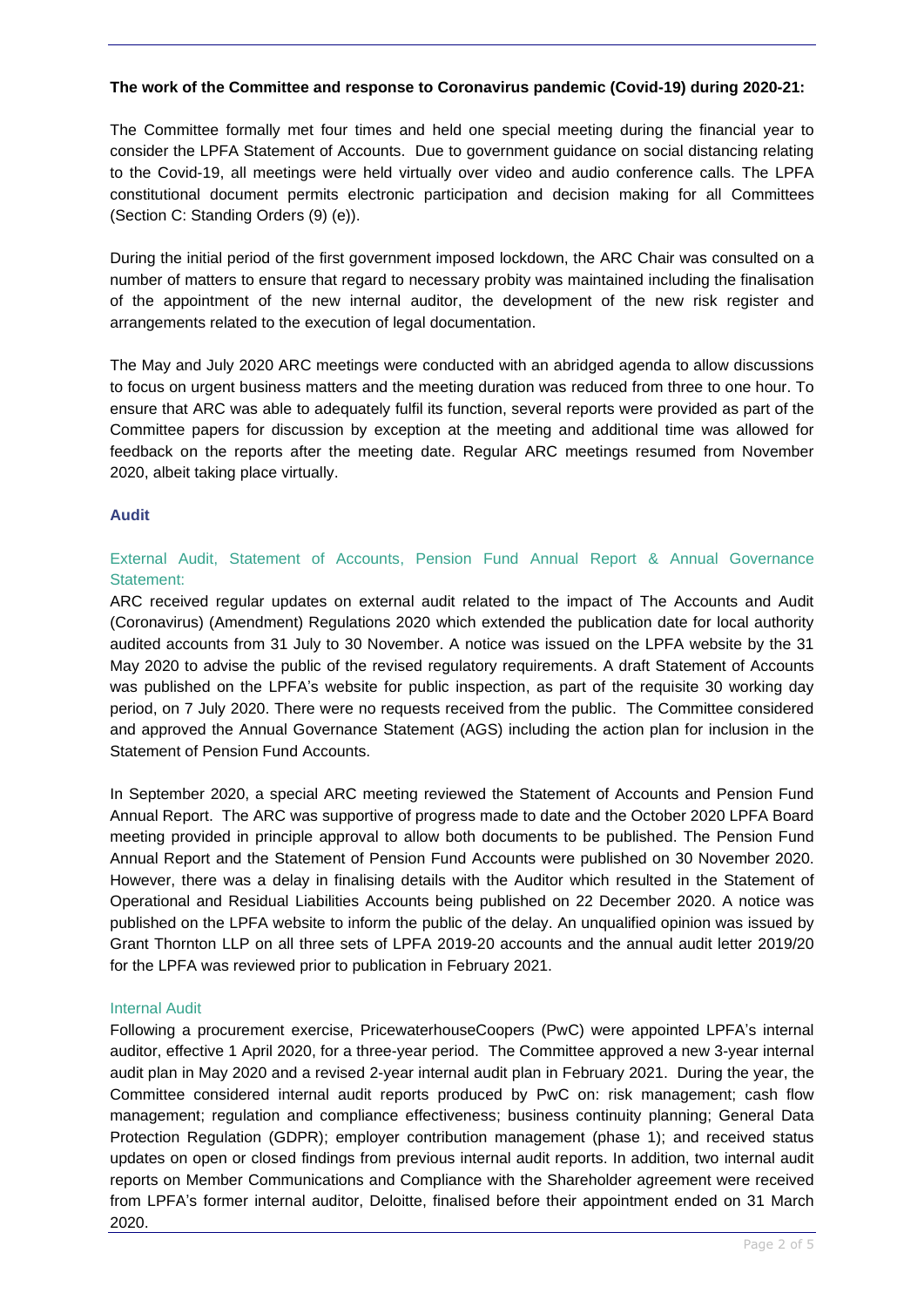Overall, during the course of the year, Internal Audit has undertaken a significant amount of work. Each internal audit review has provided an opportunity for aspects of good practice which has assisted the small management team with strengthening processes and when required, formalising procedures as responsibility for some services have transferred from LPP Group to LPFA.

# **Risk**

# Risk Management Principles

The Funding and Risk Director has enhanced and strengthened the LPFA approach to assessing risk through the formalisation of Risk Management Principles (RMP). The RMP provide a comprehensive overview of the process, objectives, assessment criteria, escalation and responsibility for risk management at the LPFA. ARC was supportive of the updated RMP and they were approved by the December 2020 Board.

ARC has received assurance that the Risk Register has been embedded into LPFA's ongoing risk management process through monthly reviews by the management team. The Risk Register, latest risk profile and changes are reviewed as a standing item at every formal ARC meeting. From 2021, an Enterprise Risk Management Software (CAMMS) platform was used for ongoing risk management and reporting.

#### Employer Covenant & Liability Risks

The Committee continued to receive regular employer issues and mitigation reports. In February 2021, the High-Risk Employers dashboard was renamed employer engagement dashboard. This reflects the LPFA's collaborative approach to working with employers and acquiring security to mitigate covenant risks.

During the year, ARC was kept updated on the LPFA implementation of The Pensions Regulator guidance to provide a flexible approach to employers impacted by Covid-19 and was supportive of the decision-making framework. The recommendations of an in-depth report on the impact of Covid-19 on LPFA employers was supported and shared with the Board.

# Risk Appetite Framework & Risk Appetite Statement

An annual assessment of the Risk Appetite framework was provided by the Funding and Risk Director at the May 2020 meeting. A more detailed appraisal on the framework and Risk Appetite statement will be undertaken following the finalisation of the Investment Strategy review during 2021/22.

An Investment and Funding Risk Report was prepared by LPPI on a quarterly basis to provide the Committee with the context of managing the Fund's Triennial balance sheet. Feedback from ARC has led to incremental improvement and refinement to some aspects of the report. The timing of the report publication and the Committee meetings continue to present a challenge.

#### **Finance**

Quarterly financial management reports are provided to ARC as a standing item.

#### Finance Project

The Commercial and Finance Director has been keeping the ARC updated on the project plan and progress since June 2020. The scope of the project was revised in December 2020. Given the strategic significance for a successful and timely delivery of the project, this matter was regularly reported at Board by the CEO.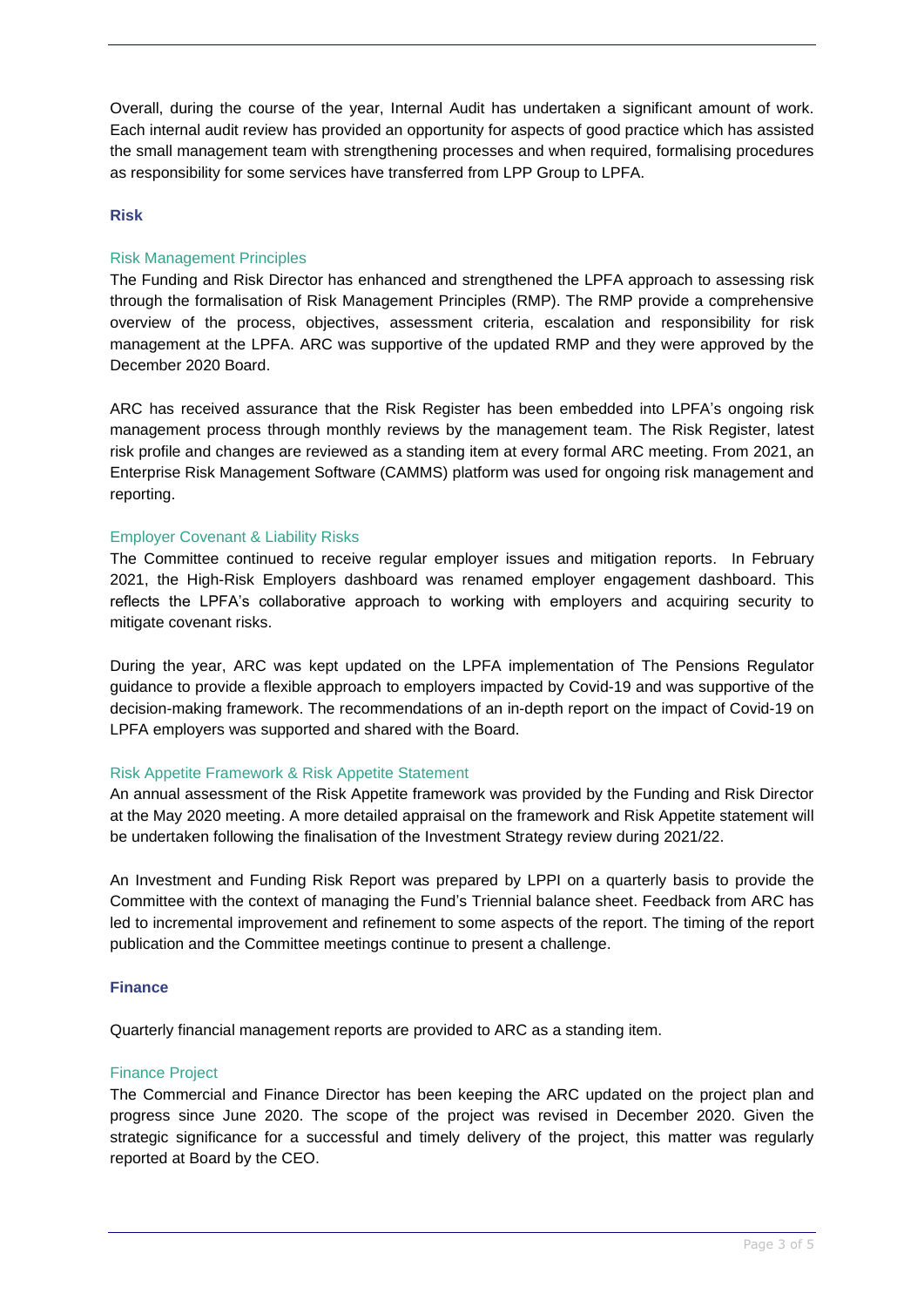#### Treasury Management

An annual outturn report on the Treasury management service provided by the GLA was received providing assurance on the treasury function, cash investments and treasury reporting.

#### Annual Financial reports

In accordance with constitutional requirements, an annual compliance report was provided in November 2020 on adherence to the LPFA write off policy by LPPA and LPFA residual liabilities claims.

# **Compliance Activities**

#### LPPI and LPPA Compliance Assurance

The Local Pensions Partnership Ltd including its subsidiaries Local Pensions Partnership Investments Ltd and Local Pensions Partnership Administration Ltd, presented an annual report on the effectiveness of their systems and internal controls. The report provided assurance that the respective business subsidiaries were adhering to the necessary compliance and controls environment required by their respective industry standards.

#### LPFA Compliance

A regular update on related party transactions (for the year ending 31 March 2020), quarterly gifts, hospitality & expenses (GHE) register statements, and review of our contract register were reported to the Committee. Additional annual assurance statements were received through-out the year included the custodian security arrangements over assets and compliance monitoring on Environmental, Social Governance and Responsible Investment.

The GHE framework was reviewed to reflect an updated approvals process and in consideration of the Greater London Authority's (GLA) policy. The Board approved the framework in December 2020, following the Committee's recommendation.

#### Fraud awareness and National Fraud Initiative (NFI)

The Fraud Control Framework, including the Anti-Bribery Policy was revised, approved by the LPFA Board and published in December 2020. A conclusion to LPFA participation in the NFI exercise from 2019 was reported in July 2020 and a subsequent meeting confirmed that the LPFA would undertake the NFI exercise every six months, instead of the mandatory requirement of every two years.

#### **Governance**

#### Terms of Reference (ToR)

The review of the Committee's ToR was discussed in November 2020 with consideration for alignment with the RMP/constitutional document and was subsequently approved at the next Board meeting. An addition has been the inclusion of the Investment Panel assurance on investment risks. A copy of the Committee's ToR can be found in LPFA's Constitutional Document.

#### Local Code of Corporate Governance and Governance Compliance Statement

The Local Code of Corporate Governance and Governance Compliance Statements were updated to reflect organisational changes. Both documents were reviewed by the Committee as part of an annual undertaking on governance related matters. The anticipated governance changes (Good Governance Project and consolidation of The Pensions Regulator Codes of Practice) were delayed due to Covid-19 and have been included on the Committee work plan for 2021/22.

#### Whistleblowing Policy and procedure

ARC reviewed the whistleblowing policy and recommended Board approve the document along with several recommendations. The policy is now published on the LPFA website, included as part of the induction material for new staff/board members and the Committee receive an annual assurance on the policy.